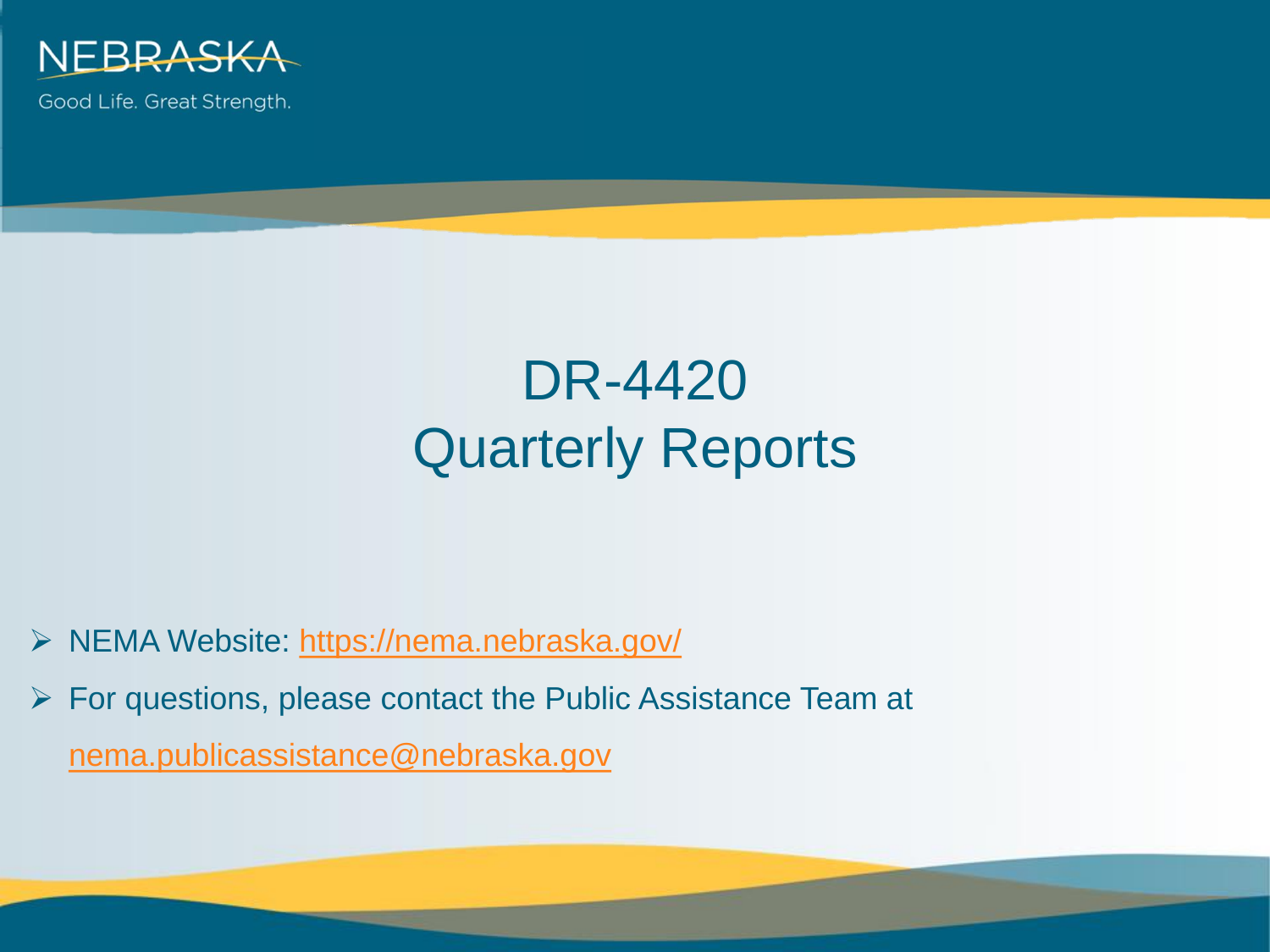# **DR-4420 Quarterly Reports**

- 1. Topics:
	- 1. What is a quarterly report and why is it needed
	- 2. Who receives a quarterly report
	- 3. How to fill out a quarterly report
	- 4. What are the due dates and deadlines
	- 5. Example quarterly reports
	- 6. Where to send additional questions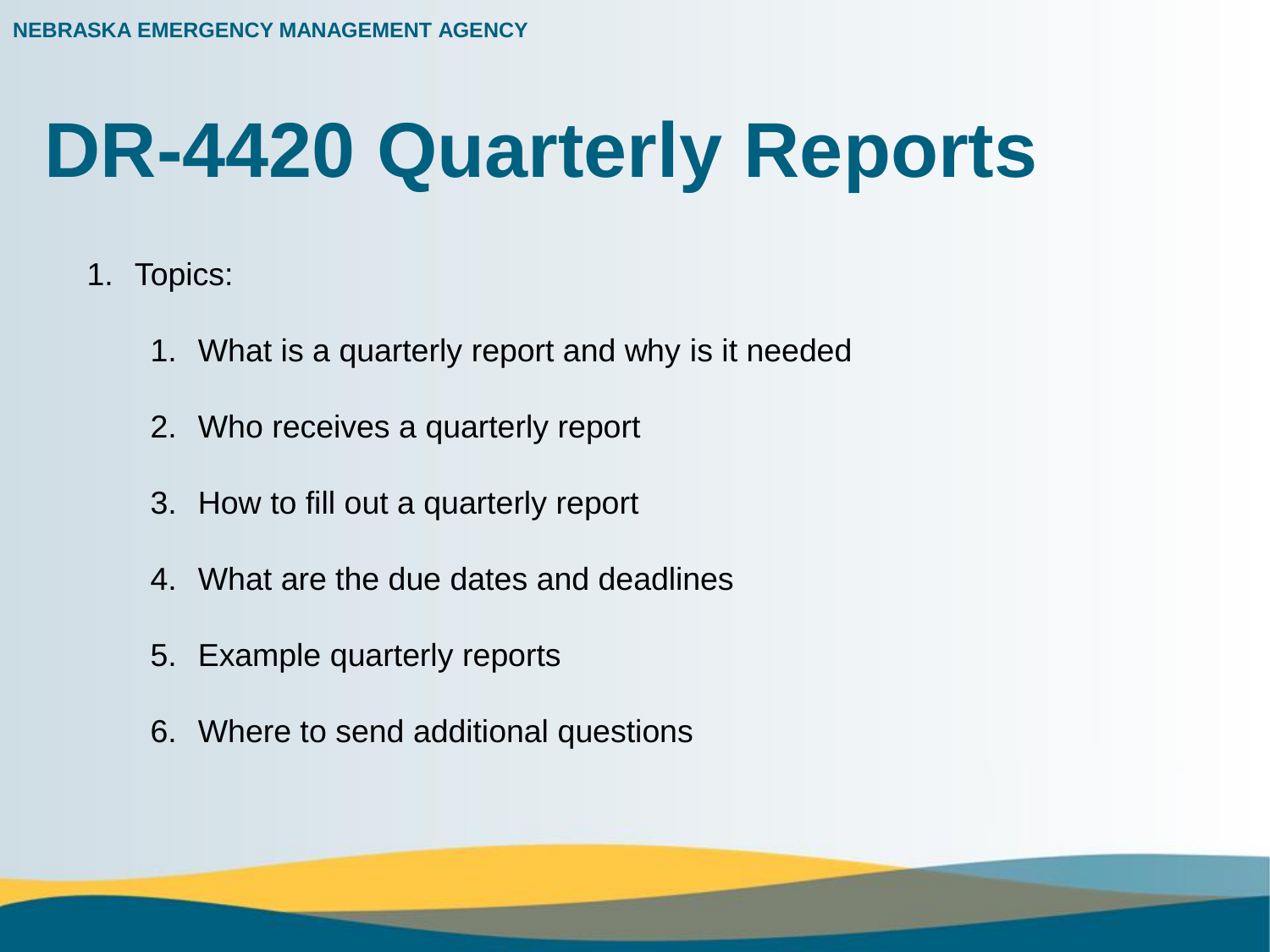## **What is a quarterly report and why is it needed?**

- What is a quarterly report?
	- A quarterly report is a simple form that breaks down an applicant's obligated projects and allows us to monitor project progress.
	- This report gives us the opportunity to learn about your projects, identify needs you may have, and provide additional support if needed.
- Why is it needed?
	- To comply with the grant conditions you are required to fill out and return the quarterly report.
	- Non-compliance with this requirement may jeopardize Federal and/or State funding.
	- Quarterly reports are used to determine which applicants are ready for site inspections and the closeout process. Priority for site inspections and closeout will be based on these reports.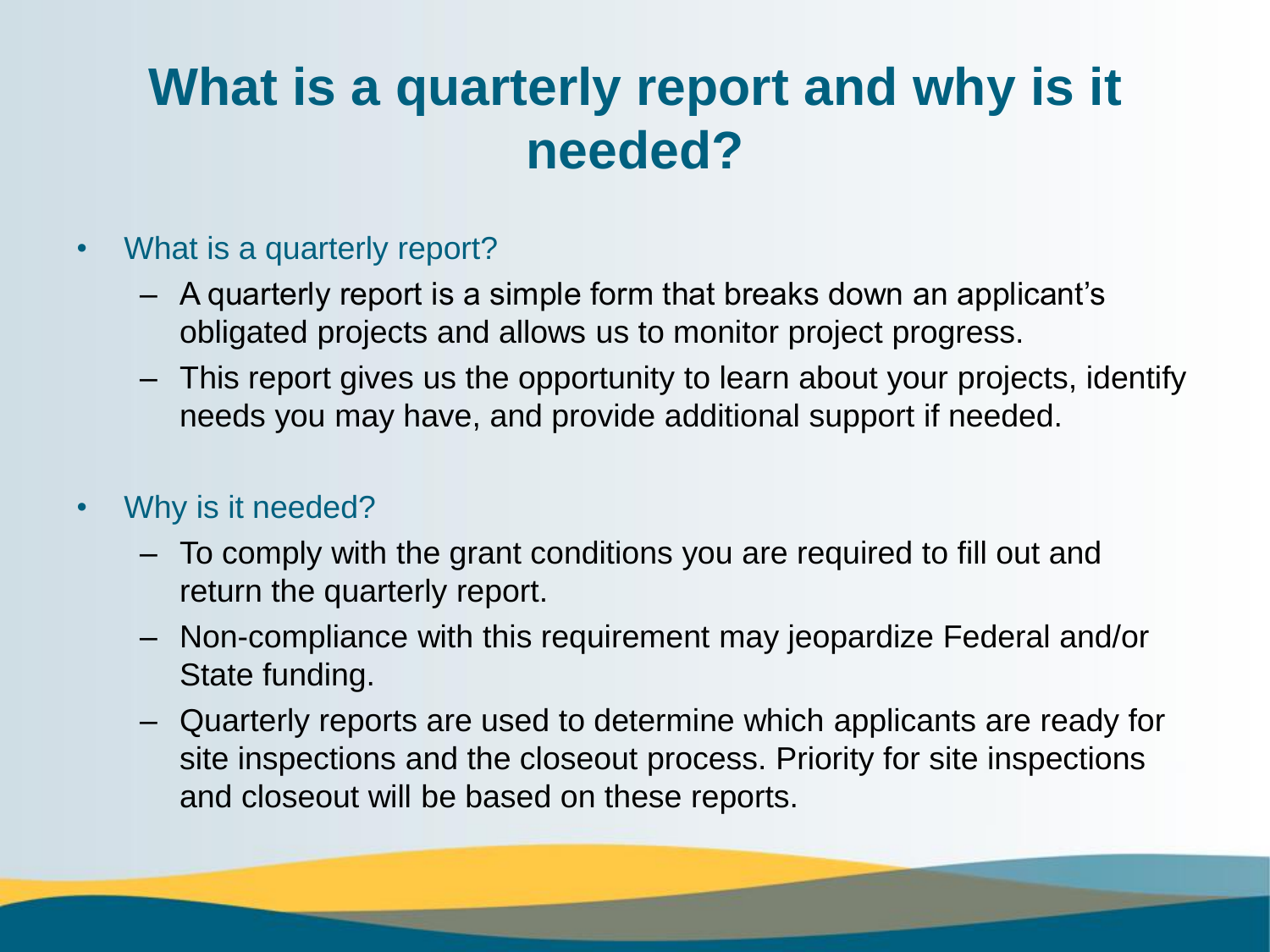### **Who receives a quarterly report?**

- All applicants currently active in DR-4420 will receive a quarterly report, however the quarter in which the applicant begins reporting may differ.
- Only applicants with obligated standard lane, specialized lane, or management costs will receive a quarterly report.
	- Projects obligated as work completed / fully documented will not appear on your quarterly report.
- The project must be obligated to appear on the quarterly report.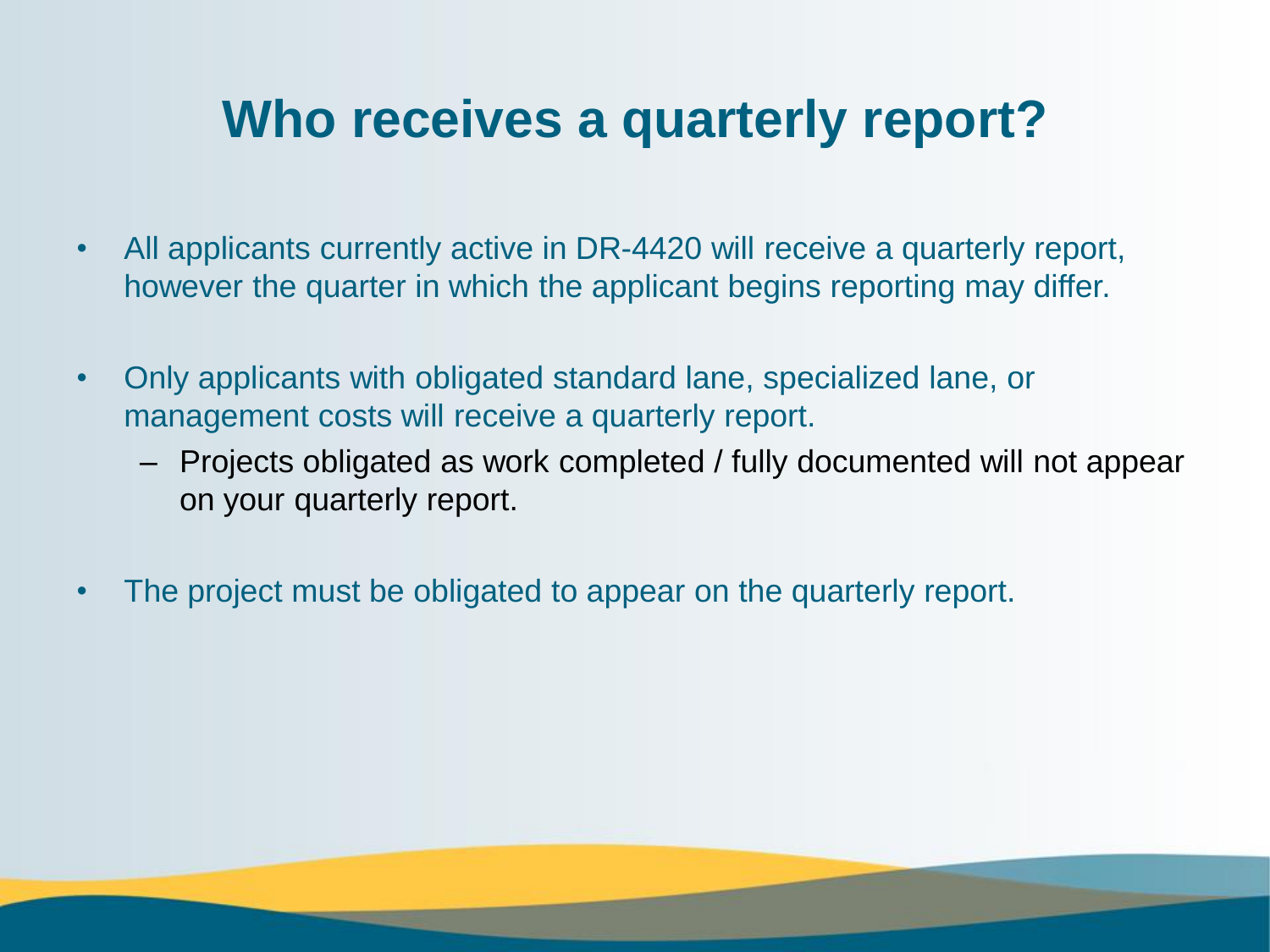## **How to fill out a quarterly report**

#### 1. You will receive two documents via email.

- 1. Certify Letter This is a word document that is printed out, signed, and scanned back to us. It tells us who is filling out the report.
- 2. An excel document This is the quarterly report. It does not have to be printed and signed; it can be filled in completely online.

|    | <b>Disaster</b> | <b>Subrecipient</b> |        |     | Project # P/W # Category | Title                                 | Total Project Amount   Total Federal Share |                  | <b>Date Obligated</b> | <b>Expenditures to</b> | <b>Activity</b>   | Time Ext Needed - | Projected             | Actual      |
|----|-----------------|---------------------|--------|-----|--------------------------|---------------------------------------|--------------------------------------------|------------------|-----------------------|------------------------|-------------------|-------------------|-----------------------|-------------|
|    |                 |                     |        |     |                          |                                       |                                            | <b>Obligated</b> |                       | Date                   | <b>Completion</b> | <b>Yes or No</b>  | Completion Completion |             |
|    | ۰.              | $ \mathbf{T} $      | l w    |     |                          | $\mathbf{v}$                          |                                            |                  |                       |                        | Deadline v        |                   | date                  | <b>Date</b> |
| 65 | 4420            | Applicant           | 101148 | 157 |                          | <b>Waste Water Treatment Facility</b> | Ś<br>39,970.77                             | 29,978.08<br>-S  | 10/8/2019             |                        | 9/21/2020         |                   |                       |             |
| 66 | 4420            | Applicant           | 103480 | 460 |                          | CAT Z-5% of Total Obligated Projects  | 2,710.38<br>Ŝ                              | 2,710.38         | 12/16/2019            |                        | 3/21/2023         |                   |                       |             |
|    |                 |                     |        |     |                          |                                       |                                            |                  |                       |                        |                   |                   |                       |             |
|    |                 |                     |        |     |                          |                                       |                                            |                  |                       |                        |                   |                   |                       |             |
|    |                 |                     |        |     |                          |                                       |                                            |                  |                       |                        |                   |                   |                       |             |
|    |                 |                     |        |     |                          |                                       |                                            |                  |                       |                        |                   |                   |                       |             |
|    |                 |                     |        |     |                          |                                       |                                            |                  |                       |                        |                   |                   |                       |             |
|    |                 |                     |        |     |                          |                                       |                                            |                  |                       |                        |                   |                   |                       |             |
|    |                 |                     |        |     |                          |                                       |                                            |                  |                       |                        |                   |                   |                       |             |
|    |                 |                     |        |     |                          |                                       |                                            |                  |                       |                        |                   |                   |                       |             |
|    |                 |                     |        |     |                          |                                       |                                            |                  |                       |                        |                   |                   |                       |             |
|    |                 |                     |        |     |                          |                                       |                                            |                  |                       |                        |                   |                   |                       |             |
|    |                 |                     |        |     |                          |                                       |                                            |                  |                       |                        |                   |                   |                       |             |
|    |                 |                     |        |     |                          |                                       |                                            |                  |                       |                        |                   |                   |                       |             |
|    |                 |                     |        |     |                          |                                       |                                            |                  |                       |                        |                   |                   |                       |             |
|    |                 |                     |        |     |                          |                                       |                                            |                  |                       |                        |                   |                   |                       |             |
|    |                 |                     |        |     |                          |                                       |                                            |                  |                       |                        |                   |                   |                       |             |
|    |                 |                     |        |     |                          |                                       |                                            |                  |                       |                        |                   |                   |                       |             |
|    |                 |                     |        |     |                          |                                       |                                            |                  |                       |                        |                   |                   |                       |             |
|    |                 |                     |        |     |                          |                                       |                                            |                  |                       |                        |                   |                   |                       |             |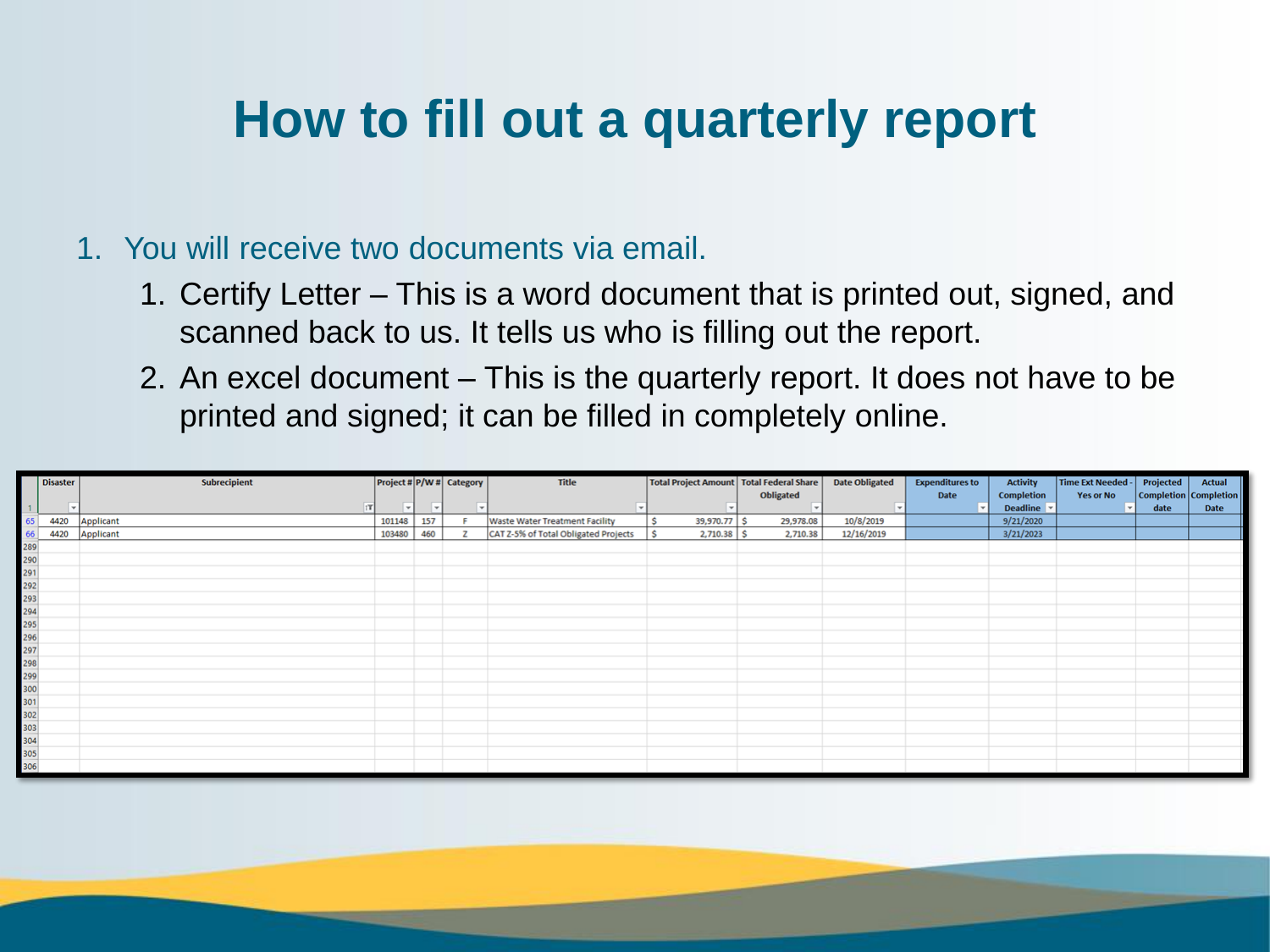# **How to fill out a quarterly report**

- 1. Open the quarterly report and click "Enable Editing" to type in the excel document.
	- The left side of the report is white and is filled in with applicant specific information. This is automatically generated.
	- The right side of the report is blue and must be filled in by the applicant.
		- Please fill in these column to the best of your ability.
- Once you have filled in the quarterly report saved the document to your computer. You do not have to print and sign this document. It can be attached to the email.

|           | K                                                   | M         | N                                                                                                             | $\circ$             | D               |
|-----------|-----------------------------------------------------|-----------|---------------------------------------------------------------------------------------------------------------|---------------------|-----------------|
|           | Expenditures to Activity Completion Time Ext Needed | Projected | <b>Actual</b>                                                                                                 | <b>Percent Work</b> | <b>Comments</b> |
| Date<br>ы | <b>Deadline</b><br>$\vert \cdot \vert$              |           | Yes or No $\overline{\mathbf{v}}$ Completion da $\overline{\mathbf{v}}$ Completion Da $\overline{\mathbf{v}}$ | Complete $\sim$     |                 |
|           | 9/21/2020                                           |           |                                                                                                               |                     |                 |
|           | 3/21/2023                                           |           |                                                                                                               |                     |                 |
|           |                                                     |           |                                                                                                               |                     |                 |
|           |                                                     |           |                                                                                                               |                     |                 |
|           |                                                     |           |                                                                                                               |                     |                 |
|           |                                                     |           |                                                                                                               |                     |                 |
|           |                                                     |           |                                                                                                               |                     |                 |
|           |                                                     |           |                                                                                                               |                     |                 |
|           |                                                     |           |                                                                                                               |                     |                 |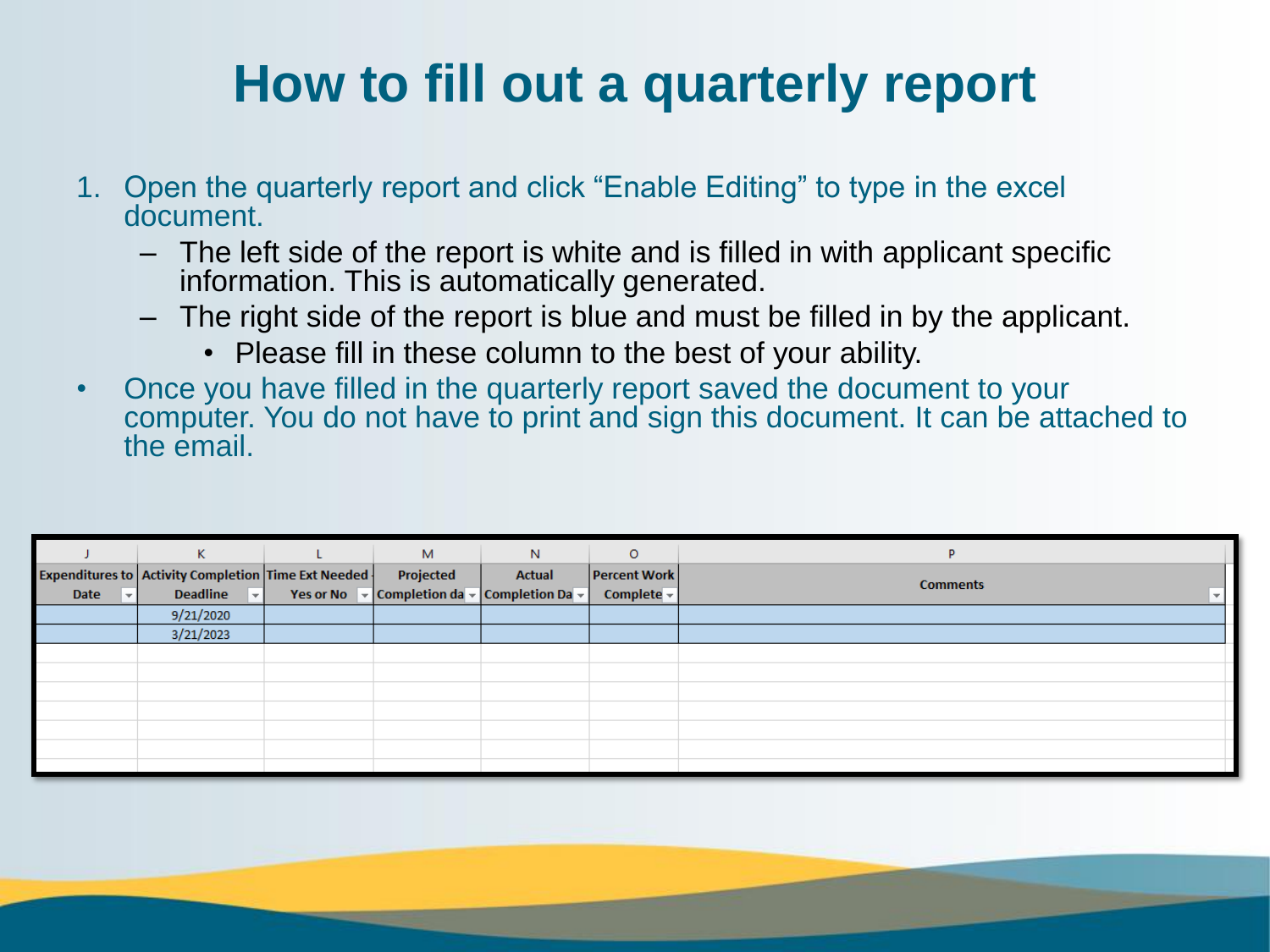### **Quarterly reporting deadlines**

- Quarterly reports follow the federal government's fiscal year.
	- Quarter 1: October 1st to December 31st
	- Quarter 2: January 1<sup>st</sup> to March 31<sup>st</sup>
	- $-$  Quarter 3: April 1<sup>st</sup> to June 30<sup>th</sup>
	- $-$  Quarter 4: July 1<sup>st</sup> to September 31<sup>st</sup>
- Applicants can expect to receive a quarterly report by email during the first or second week of December, March, June, and September.
- The quarterly report email will contain a return by date. It is typically a month from the receipt date.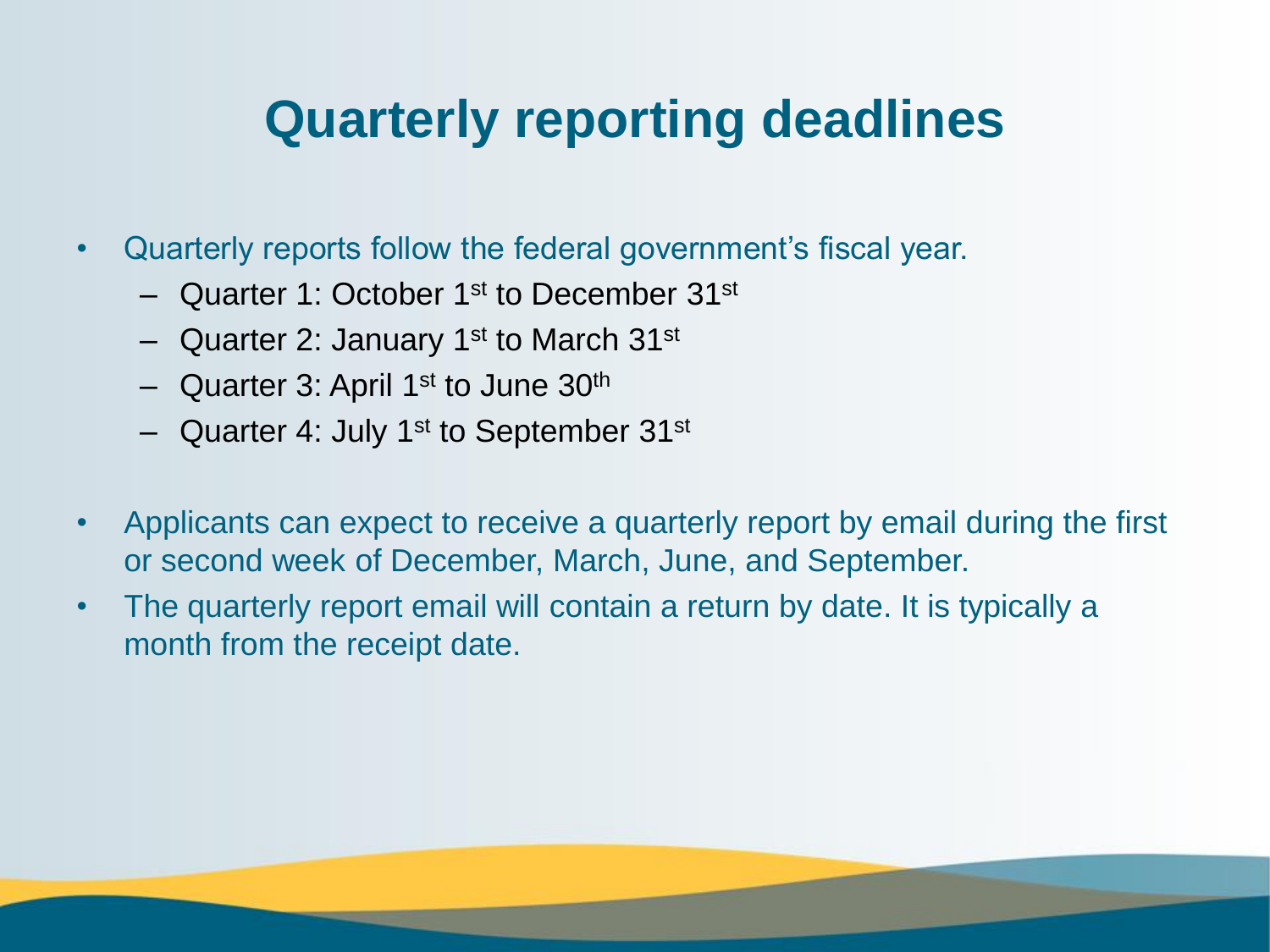### **Example 1 and Example 2**

• Please click the following link to view the quarterly report tutorial video: <https://youtu.be/WzvQExrgfHQ>

|             | $B = 5 - 3 - 1$             |                                               |                           |           | $m = -0$<br>Example 1 - Excel                                                                                                          |                |            |                                                       |                                   |                                                                              |                |  |
|-------------|-----------------------------|-----------------------------------------------|---------------------------|-----------|----------------------------------------------------------------------------------------------------------------------------------------|----------------|------------|-------------------------------------------------------|-----------------------------------|------------------------------------------------------------------------------|----------------|--|
| File:       |                             |                                               |                           |           | Home Insert Page Layout Formulas Data Review View Q Tell mewhat you want to do                                                         |                |            | Stoker, Haley & Share                                 |                                   |                                                                              |                |  |
|             | $X$ Cut<br><b>In Copy</b> - |                                               |                           |           |                                                                                                                                        |                |            |                                                       | FX                                | $\Sigma$ AutoSum · $\frac{\wedge \psi}{2}$<br>薗<br>$\sqrt{\frac{1}{2}}$ Fit. |                |  |
| Factor      | of Format Painter           |                                               |                           |           |                                                                                                                                        |                |            |                                                       |                                   | Sort & Find &<br>Filter - Select +                                           |                |  |
|             | Clipboard                   | Ford Ford                                     |                           |           | 4 Alignment 1 Number 1                                                                                                                 |                |            | Shies                                                 | Cells                             | Editing                                                                      |                |  |
| M4          |                             | $\star$   $\times$ $\checkmark$ fr 12/20/2020 |                           |           |                                                                                                                                        |                |            |                                                       |                                   |                                                                              |                |  |
|             | G                           | H.                                            | $\mathbb{R}$ $\mathbb{R}$ |           | $J$ $K$                                                                                                                                | The California | M          | N                                                     | $\circ$                           |                                                                              | P              |  |
|             | Amount -                    | Obligated -                                   |                           | Date -    | Total Project Total Federal Share Date Obligated Expenditures to Activity Completion Time Ext Needed Projected<br><b>Deadline</b><br>ь |                |            | Actual<br>Yes or No - Completion da - Completion Da - | <b>Percent Work</b><br>Complete - |                                                                              | <b>Comment</b> |  |
|             | $$114,333.25$ $$$           | 85,749.94                                     | 9/23/2019                 | 20,000.00 | 9/21/2020                                                                                                                              | Yes.           | 12/20/2020 |                                                       |                                   | $\circ$                                                                      |                |  |
|             | 535 \$ 16,939.11 \$         | 12,704.33                                     | 10/30/2019                |           | 9/21/2020                                                                                                                              |                |            |                                                       |                                   |                                                                              |                |  |
| 537S<br>538 | 5,716.66 \$                 | 5,716.66                                      | 10/5/2019                 |           | 3/21/2023                                                                                                                              |                |            |                                                       |                                   |                                                                              |                |  |
| 539         |                             |                                               |                           |           |                                                                                                                                        |                |            |                                                       |                                   |                                                                              |                |  |
| 540         |                             |                                               |                           |           |                                                                                                                                        |                |            |                                                       |                                   |                                                                              |                |  |
| 国以识别说法      |                             |                                               |                           |           |                                                                                                                                        |                |            |                                                       |                                   |                                                                              |                |  |
|             |                             |                                               |                           |           |                                                                                                                                        |                |            |                                                       |                                   |                                                                              |                |  |
|             |                             |                                               |                           |           |                                                                                                                                        |                |            |                                                       |                                   |                                                                              |                |  |
|             |                             |                                               |                           |           |                                                                                                                                        |                |            |                                                       |                                   |                                                                              |                |  |
|             |                             |                                               |                           |           |                                                                                                                                        |                |            |                                                       |                                   |                                                                              |                |  |
|             |                             |                                               |                           |           |                                                                                                                                        |                |            |                                                       |                                   |                                                                              |                |  |
|             |                             |                                               |                           |           |                                                                                                                                        |                |            |                                                       |                                   |                                                                              |                |  |
| 549         |                             |                                               |                           |           |                                                                                                                                        |                |            |                                                       |                                   |                                                                              |                |  |
| 550         |                             |                                               |                           |           |                                                                                                                                        |                |            |                                                       |                                   |                                                                              |                |  |
| 551         |                             |                                               |                           |           |                                                                                                                                        |                |            |                                                       |                                   |                                                                              |                |  |
| 552         |                             |                                               |                           |           |                                                                                                                                        |                |            |                                                       |                                   |                                                                              |                |  |
| 553<br>84   |                             |                                               |                           |           |                                                                                                                                        |                |            |                                                       |                                   |                                                                              |                |  |
|             |                             |                                               |                           |           |                                                                                                                                        |                |            |                                                       |                                   |                                                                              |                |  |
|             |                             | Project (a) $(2.53 / 10.51)$                  |                           |           |                                                                                                                                        |                |            |                                                       |                                   |                                                                              |                |  |